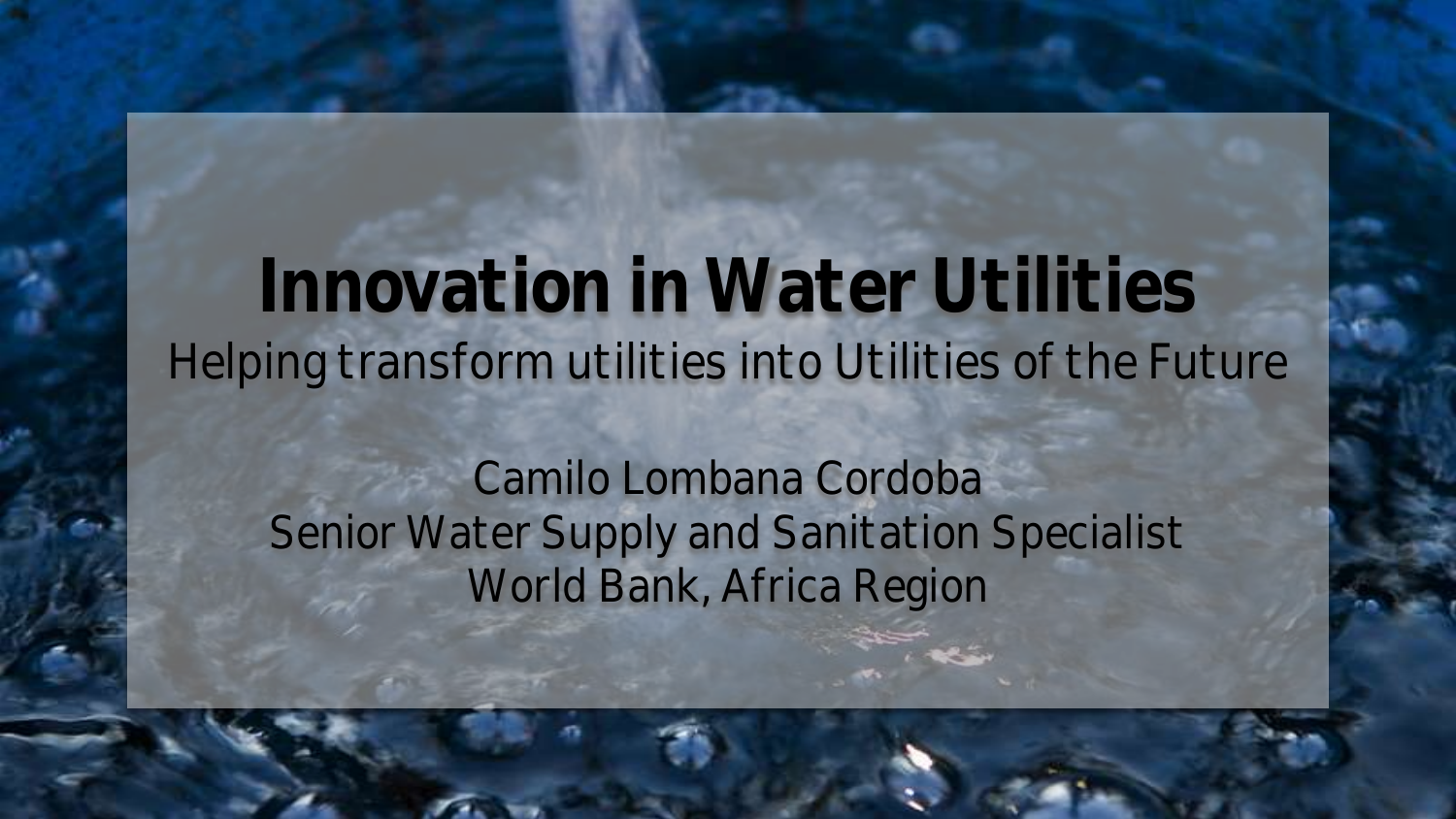

**The ultimate goal for water utilities is to provide services that are reliable, safe, and inclusive**

Water utilities across the world have similar objectives. However, they face different challenges based on their local contexts, and their level of performance.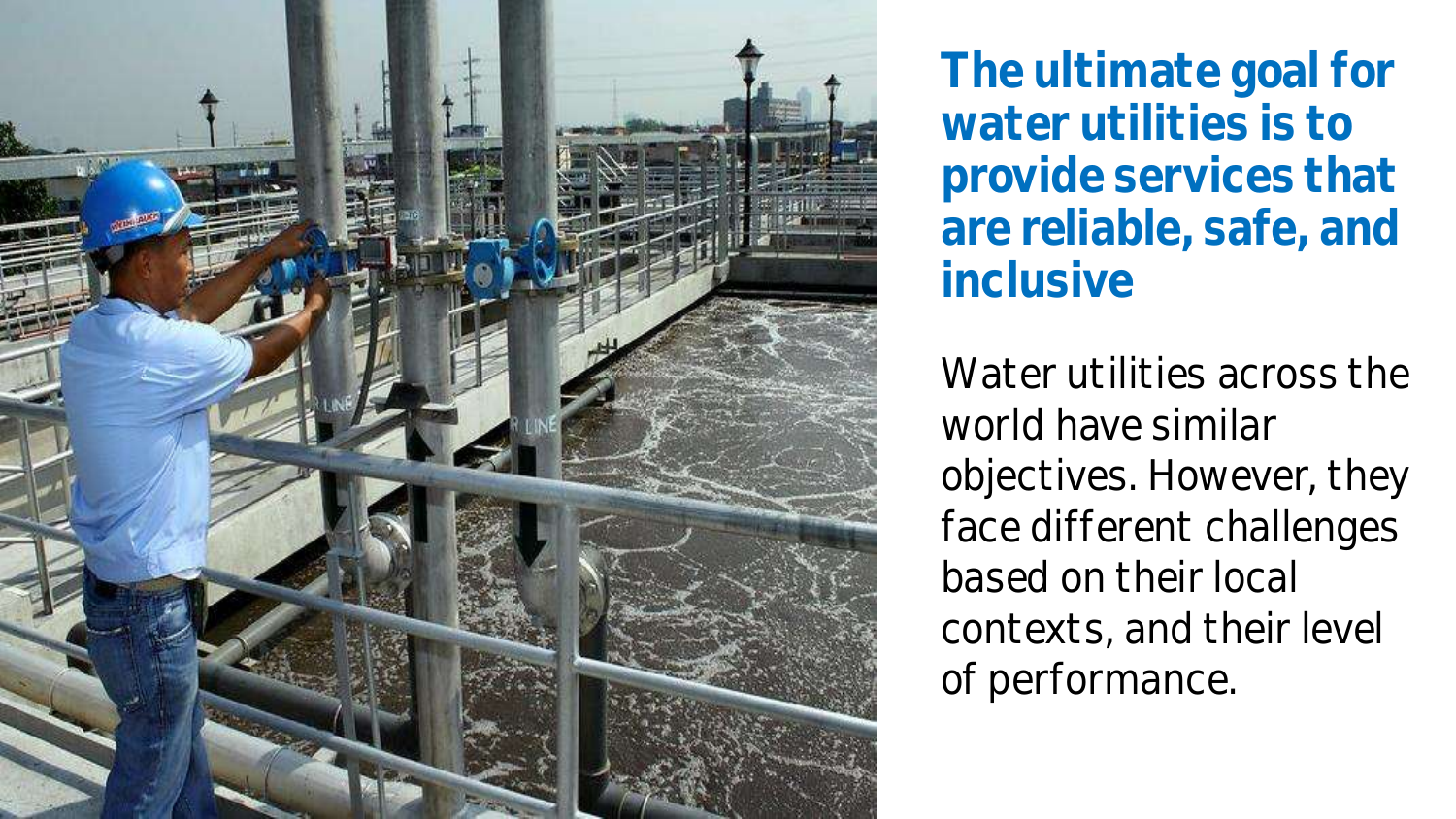**Water utilities need to work holistically on the traditional elements of utility performance to have satisfied customers**

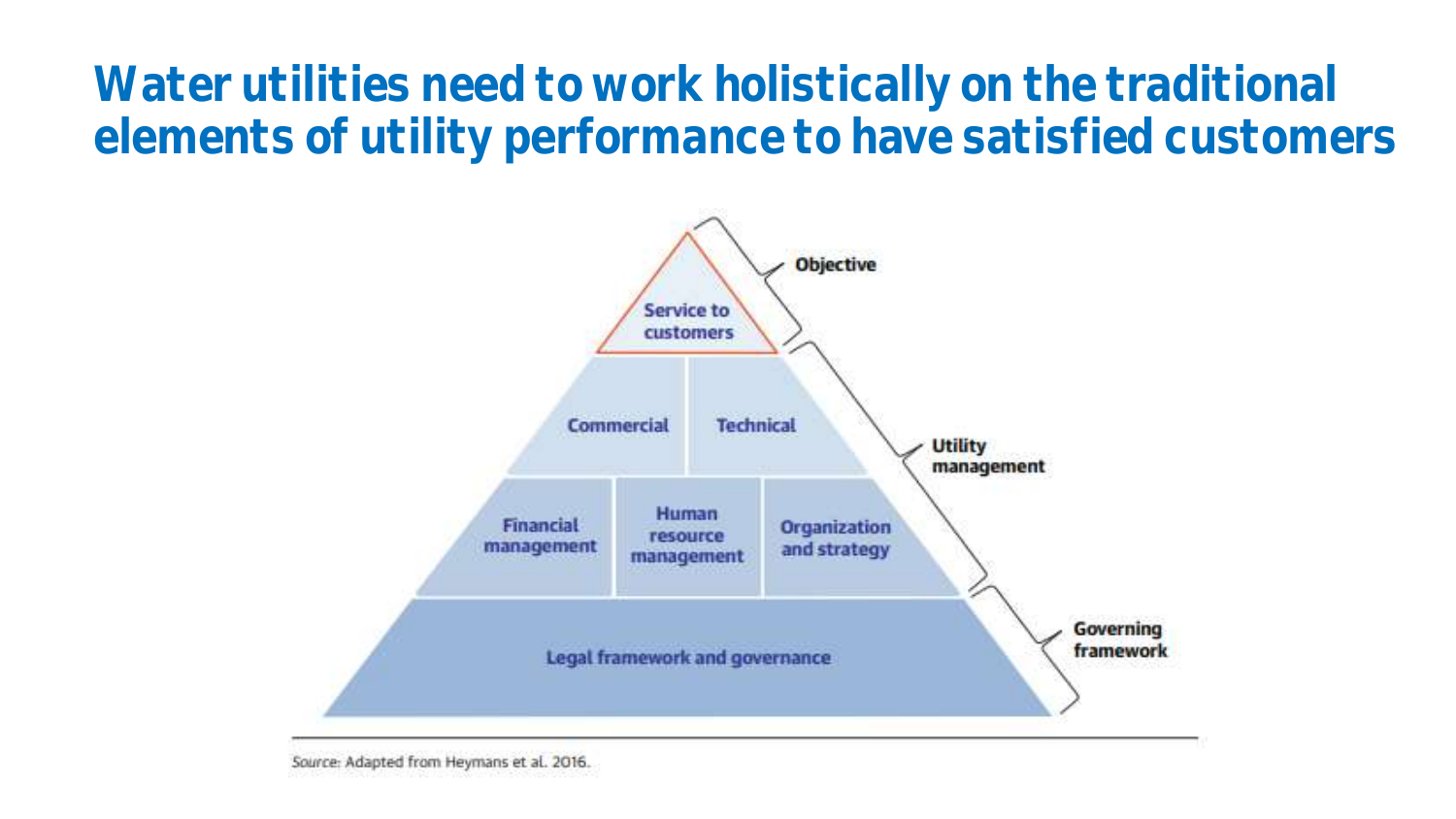**There are various dimensions that need to be considered through which performance of utilities can be improved** 

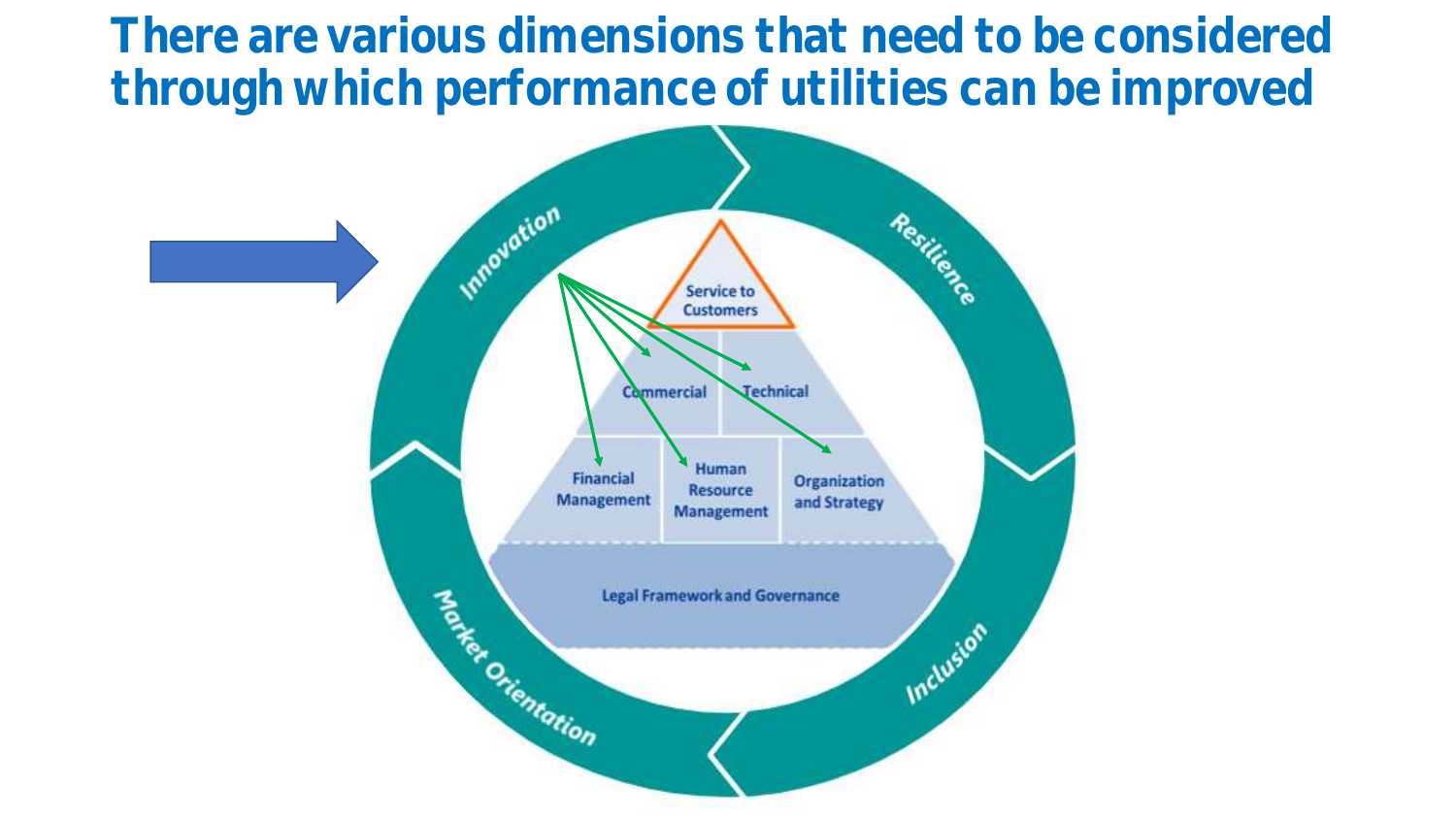## Innovation is today's buzz word ... and it is no strange to **the water sector**

The Drop: Water Technology Innovation in Gwinnett County The Water Tower's sprawling campus will foster water technology advancement. CEO Melissa Meeker explains.

Feb 10th, 2020

#### Urban resilience: UK municipalities, water utilities collaborate to combat effects of climate change

A new peer-to-peer platform is helping municipalities and water utilities find reliable innovative solutions to their infrastructure resilience challenges.

Jan 30th, 2020

#### ecoSPEARS selected for prestigious clean water accelerator

Imagine H2O to tackle global water crisis through its annual Clean Water Accelerator program. Jan 22nd, 2020

#### Water Technologies Awarded for Second Round of The Water Council Tech Challenge

A.O. Smith Corporation, Badger Meter, and Zurn Industries select two water technology innovations among 22 applications.

Feb 3rd, 2020

FEBRUARY 12, 2020 BY CONTRIBUTING **AUTHOR**  **Non-Revenue No More: West** Virginia Utility Gets Strategic with AMI

## The Innovation Hub: Utilities should be creative

Jan 27, 2020 0 0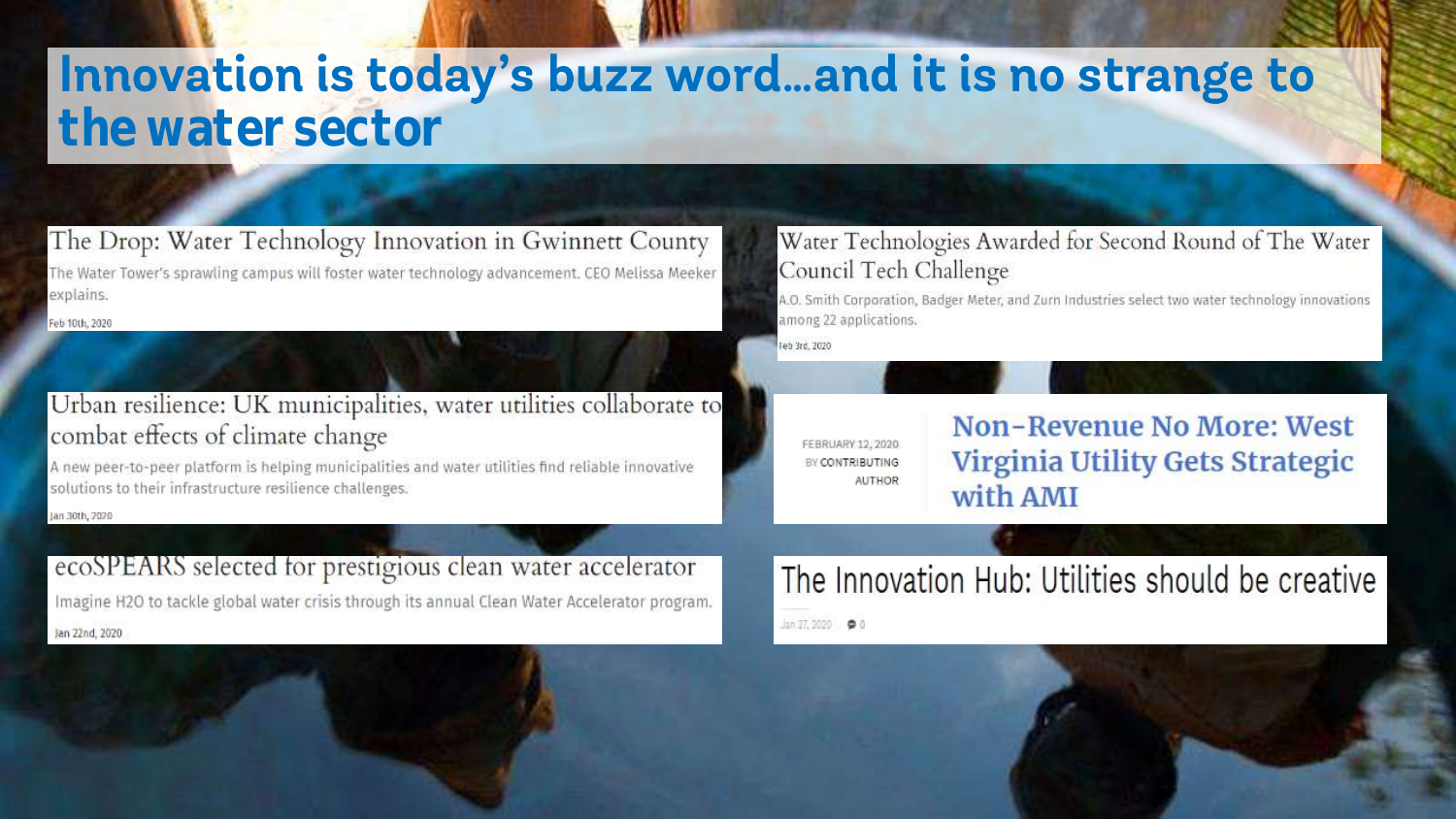### But innovation for innovation's sake is not necessarily **good**

In the face of scarce funding and urgent challenges, innovation and technology need to be the means to the end goals of water utilities; they need to improve the traditional elements of utility performance

Question: How do we leverage existing technology and smart tools to support the five traditional elements of utility performance?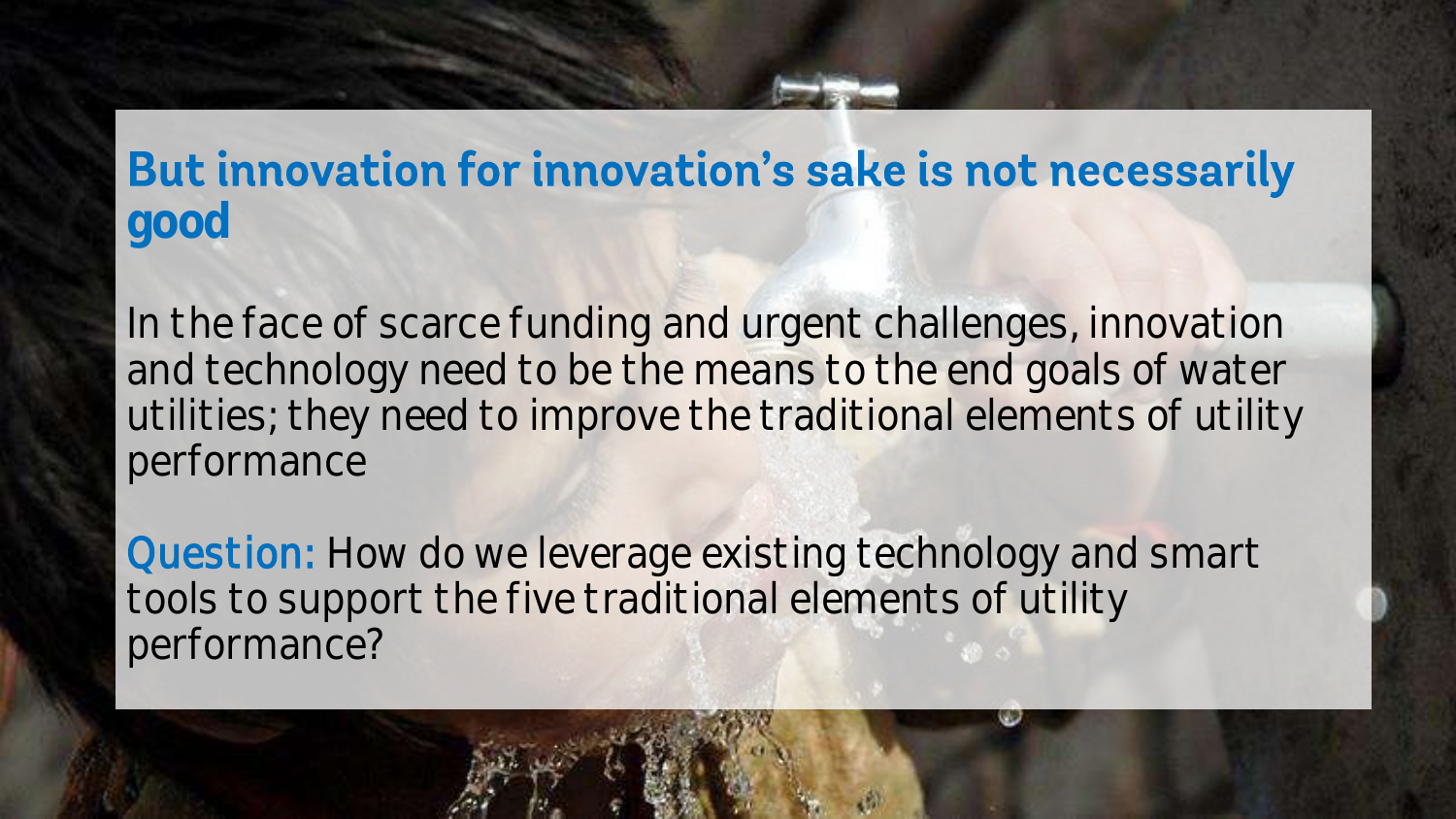#### **The Utility of the Future (UoF) - a tool**

- The WB has developed the UoF tool to help utilities incorporate dimensions of innovation, market orientation, resilience and inclusion into their planning and implementation of activities to achieve performance objectives.

- Utilities do not have to necessarily follow a sequenced approach followed by other utilities to reach their desired level of performance; they can leapfrog toward goals that are locally relevant.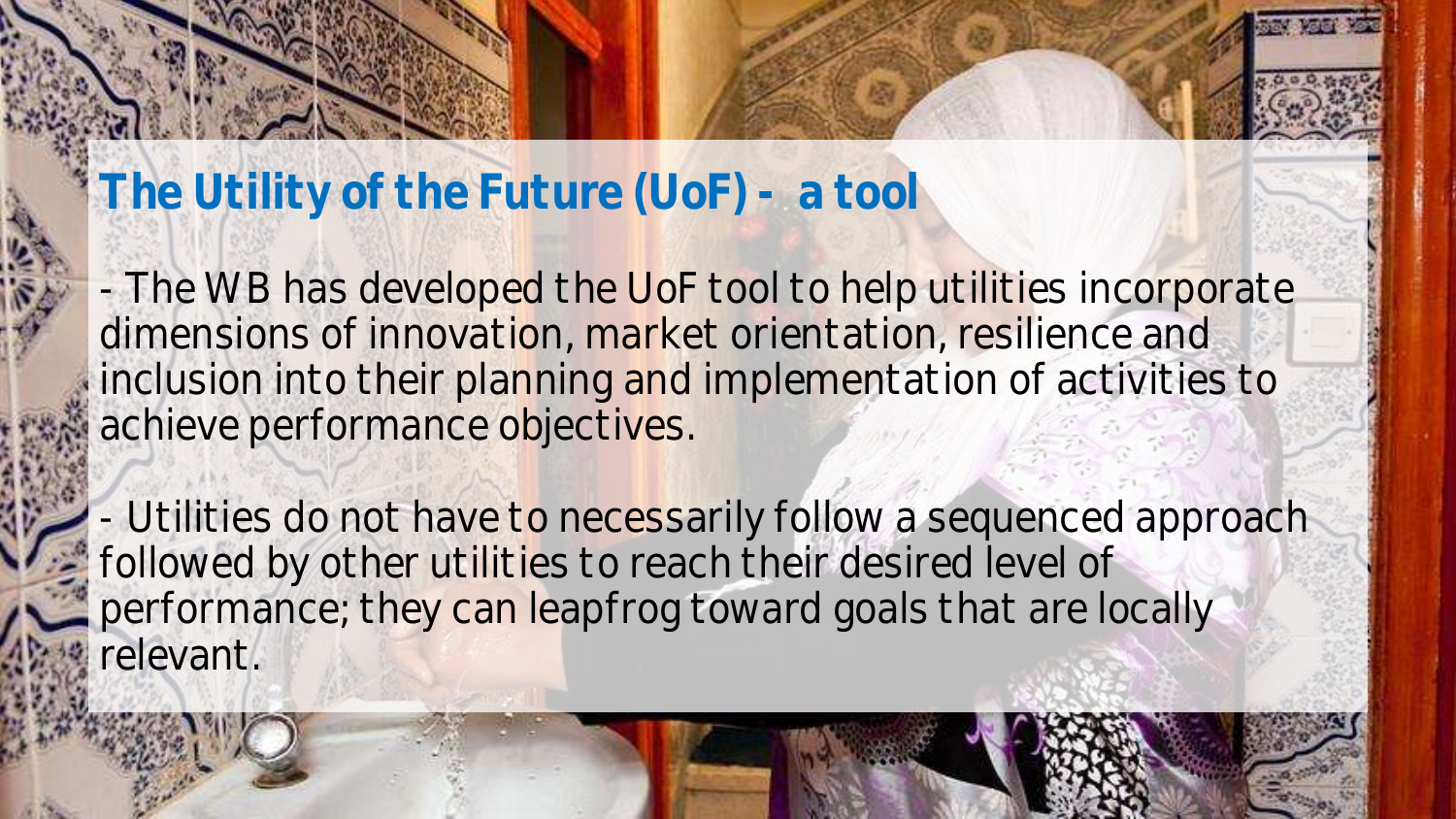**Utilities that work holistically on traditional elements of utility performance and incorporate new dimensions of UoF will become a Utility of the Future themselves** 

Definition of a Utility of the Future: a future-focused utility which provides reliable, safe, and inclusive water supply and sanitation services through best-fit practices that allow it to operate in an efficient, resilient, and sustainable manner.

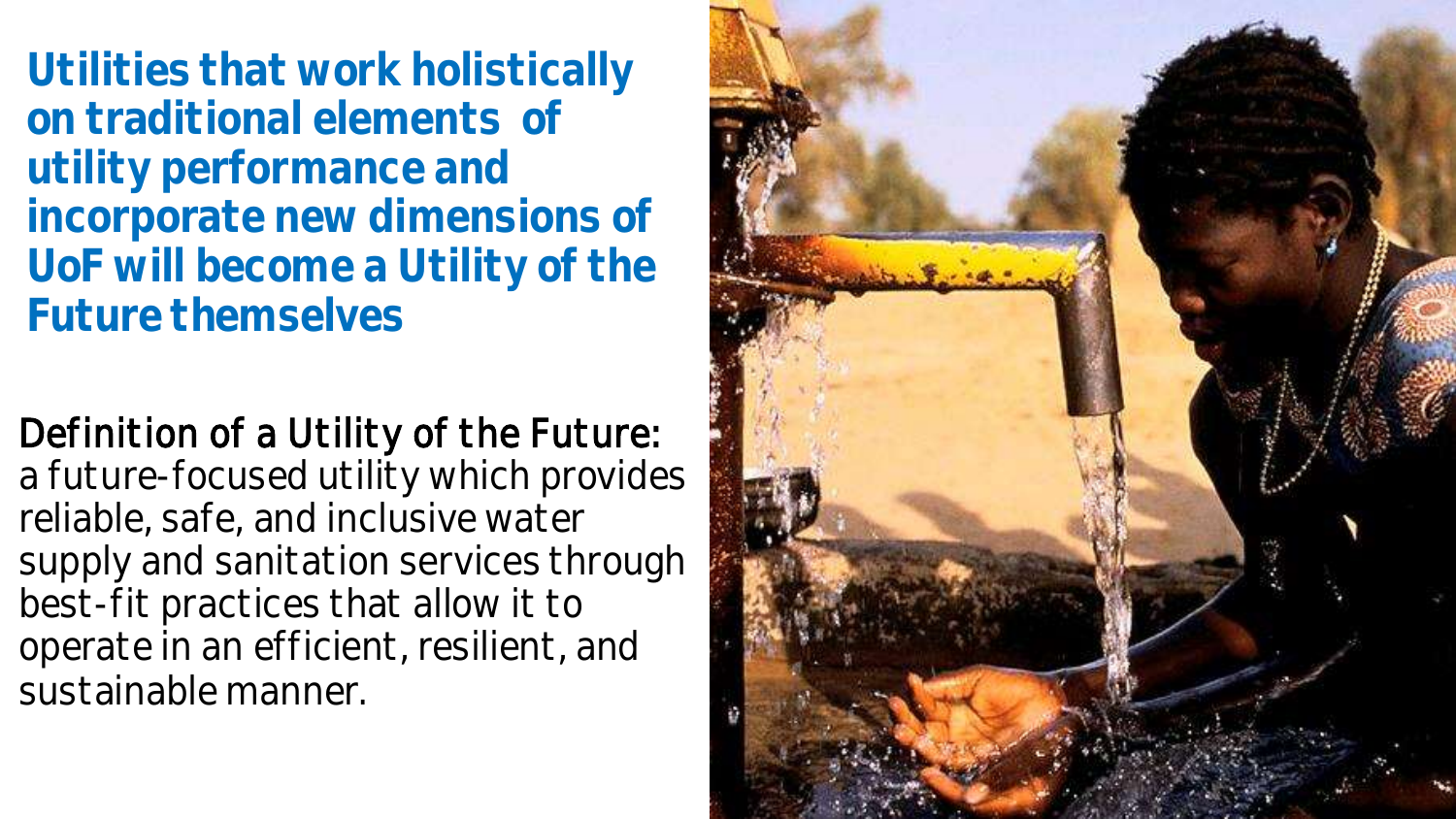## **The Utility of the Future (UoF) tool**

|                                   | <b>UTF Maturity Index</b> |   |                | <b>UoF Dimensions</b> |            |            |                       |           |
|-----------------------------------|---------------------------|---|----------------|-----------------------|------------|------------|-----------------------|-----------|
| Element of<br>utlity perform      | 2                         | 3 | $\overline{4}$ | 5                     | Innovation | Resilience | Market<br>Orientation | Inclusion |
| Commercial                        |                           |   |                |                       |            |            |                       |           |
| Technical                         |                           |   |                |                       |            |            |                       |           |
| Financial<br>Management           |                           |   |                |                       |            |            |                       |           |
| Strategy and<br><b>Operations</b> |                           |   |                |                       |            |            |                       |           |
| HR<br>Management                  |                           |   |                |                       |            |            |                       |           |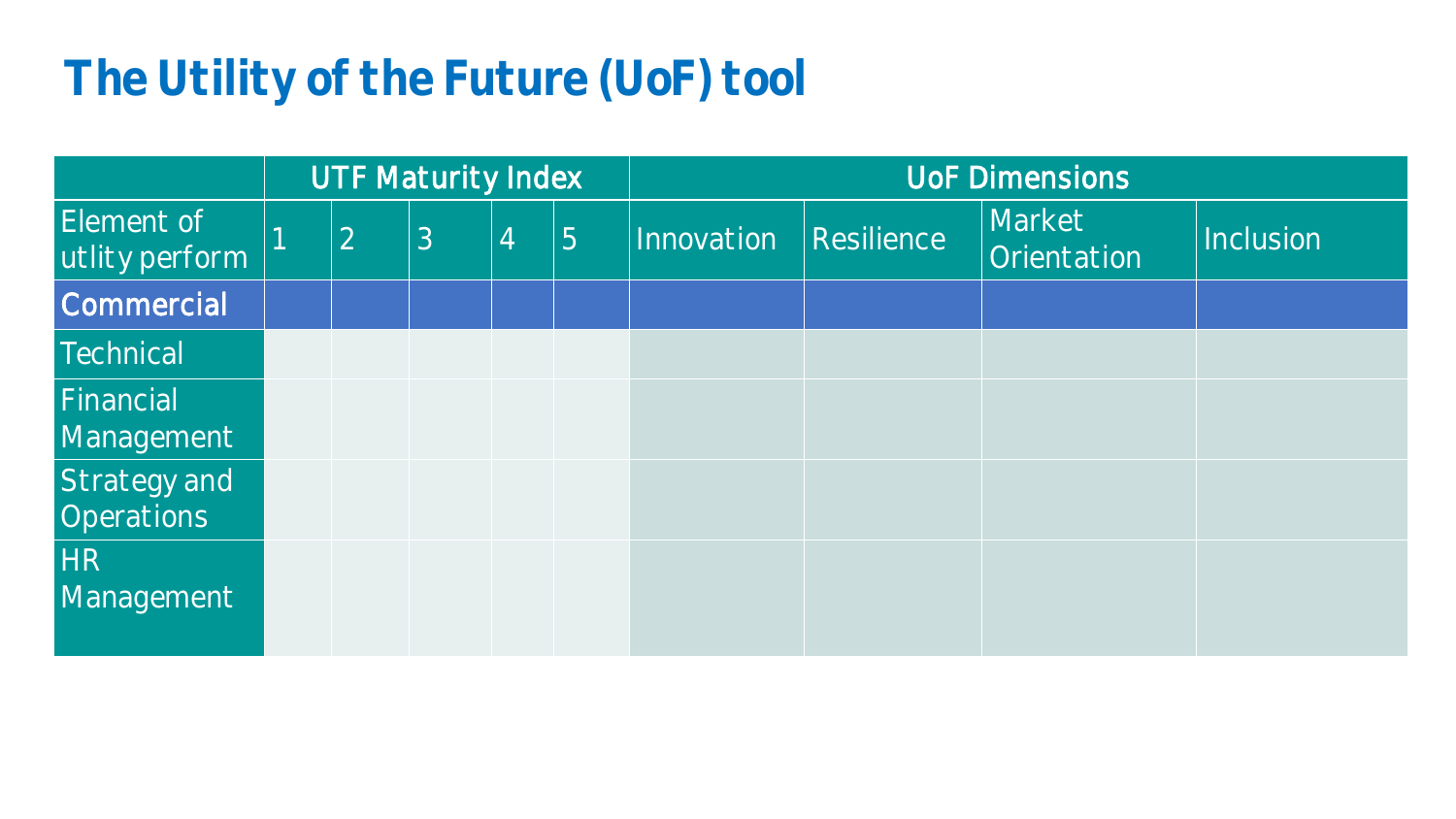## The Utility of the Future - Ex: Commercial Mgmt.

|                         |                                                                                           | <b>Maturity Levels</b>               |                                                                       |                                                                         |            |                                                        |                             |                                                                               |
|-------------------------|-------------------------------------------------------------------------------------------|--------------------------------------|-----------------------------------------------------------------------|-------------------------------------------------------------------------|------------|--------------------------------------------------------|-----------------------------|-------------------------------------------------------------------------------|
|                         |                                                                                           | Elementary                           | <b>Basic</b>                                                          | Good                                                                    |            | Well-Perf.                                             | World-Class                 | Utility of the                                                                |
| Area                    | <b>Topic</b>                                                                              |                                      | $\overline{2}$                                                        | 3                                                                       |            | $\overline{4}$                                         | 5                           | Future                                                                        |
| Commercial/<br>Metering | Type of meter                                                                             | None                                 | Mechanical meters,<br>which do not meet<br>international<br>standards | Mechanical meters, which are manufactured to<br>international standards |            |                                                        |                             | Electronic<br>meters                                                          |
|                         | Meter reading                                                                             | <b>None</b>                          | Manual                                                                | Manual input to<br>electronic device                                    |            | Walk or drive<br>remote metering                       | Full remote<br>intermittent | <b>Full remote</b><br>from HQ<br>continuously                                 |
|                         | Data<br>reconciliation<br>meter reading,<br>billing and<br>accounts data is<br>consistent | No link; no check<br>for consistency | No link; infrequent<br>checks for<br>consistency                      | Manual link; routine<br>checks for<br>consistency                       |            | Automatic link; routine checks<br>for consistency      |                             | Real time<br>reconciliation                                                   |
|                         | Testing and<br>replacement                                                                | Not tested; not<br>replaced          | Tested infrequently;<br>not replaced                                  | Tested routinely;<br>replaced infrequently                              | guidelines | Tested and replaced in<br>accordance with manufacturer |                             | Tested and<br>replaced in<br>accordance<br>with<br>manufacturer<br>guidelines |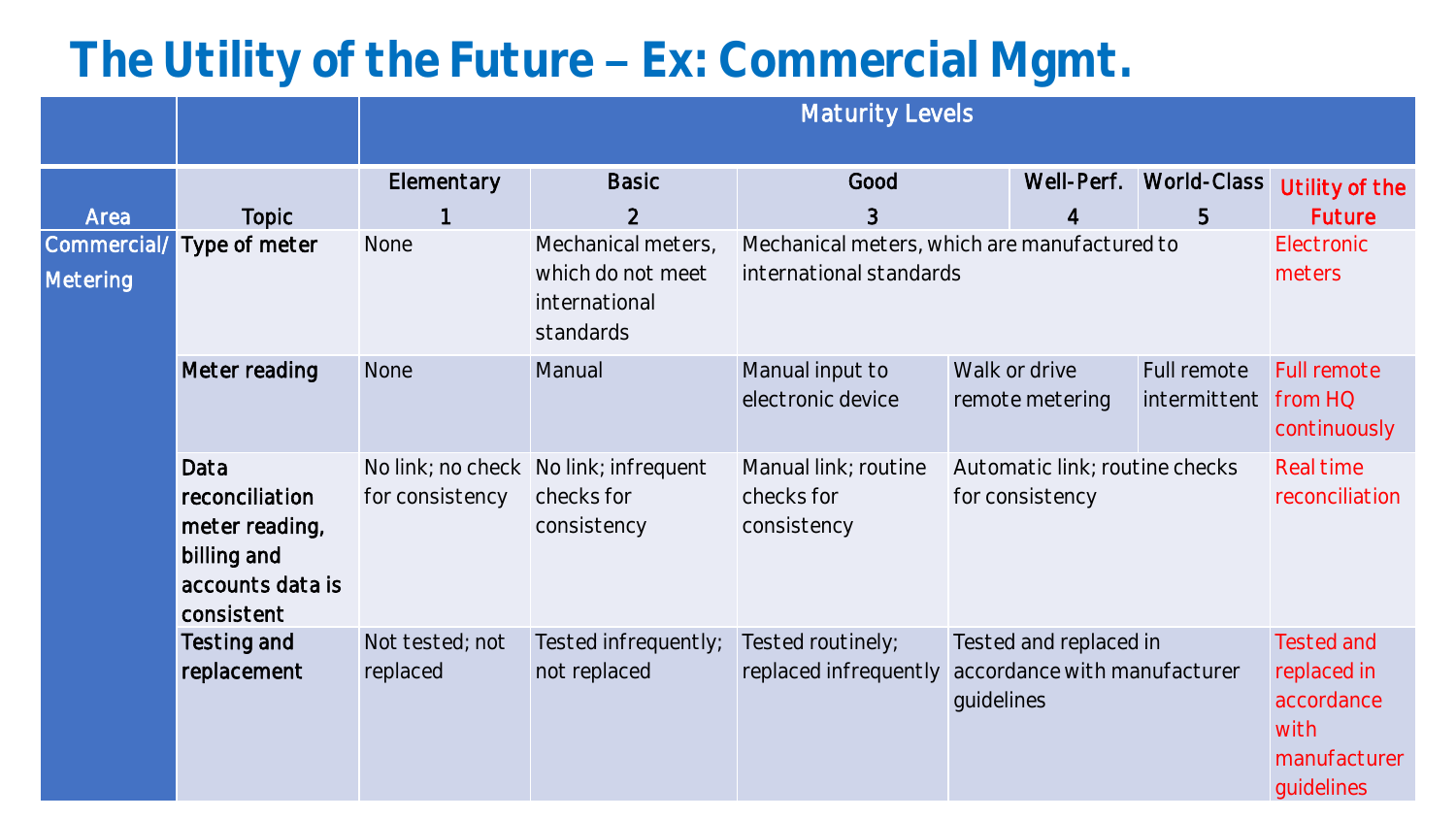## **From Outputs to a List of Actions**



| <b>Improving from a Level 2</b> |                                |  |               |   |  |  |
|---------------------------------|--------------------------------|--|---------------|---|--|--|
|                                 |                                |  | $\mathcal{L}$ | з |  |  |
|                                 | Asset management               |  |               |   |  |  |
| Operations                      | Non-revenue water              |  |               |   |  |  |
|                                 | Maintenance                    |  |               |   |  |  |
| <b>edinical</b>                 | Water quality and<br>treatment |  |               |   |  |  |
|                                 | Wastewater<br>management       |  |               |   |  |  |

| Action                                        | Estimate<br>d Cost    | Relative<br>Impact | Estimate<br>d<br>duration<br>6 to 12<br>months |  |
|-----------------------------------------------|-----------------------|--------------------|------------------------------------------------|--|
| Develop basic<br>strategy for<br>managing NRW | \$250,000-<br>\$1 mil | High               |                                                |  |
| Meter all water<br>production<br>facilities   | $$1 - $5$<br>million  | Medium             | 6 to 12<br>months                              |  |

**Technical Operations Action Matrix**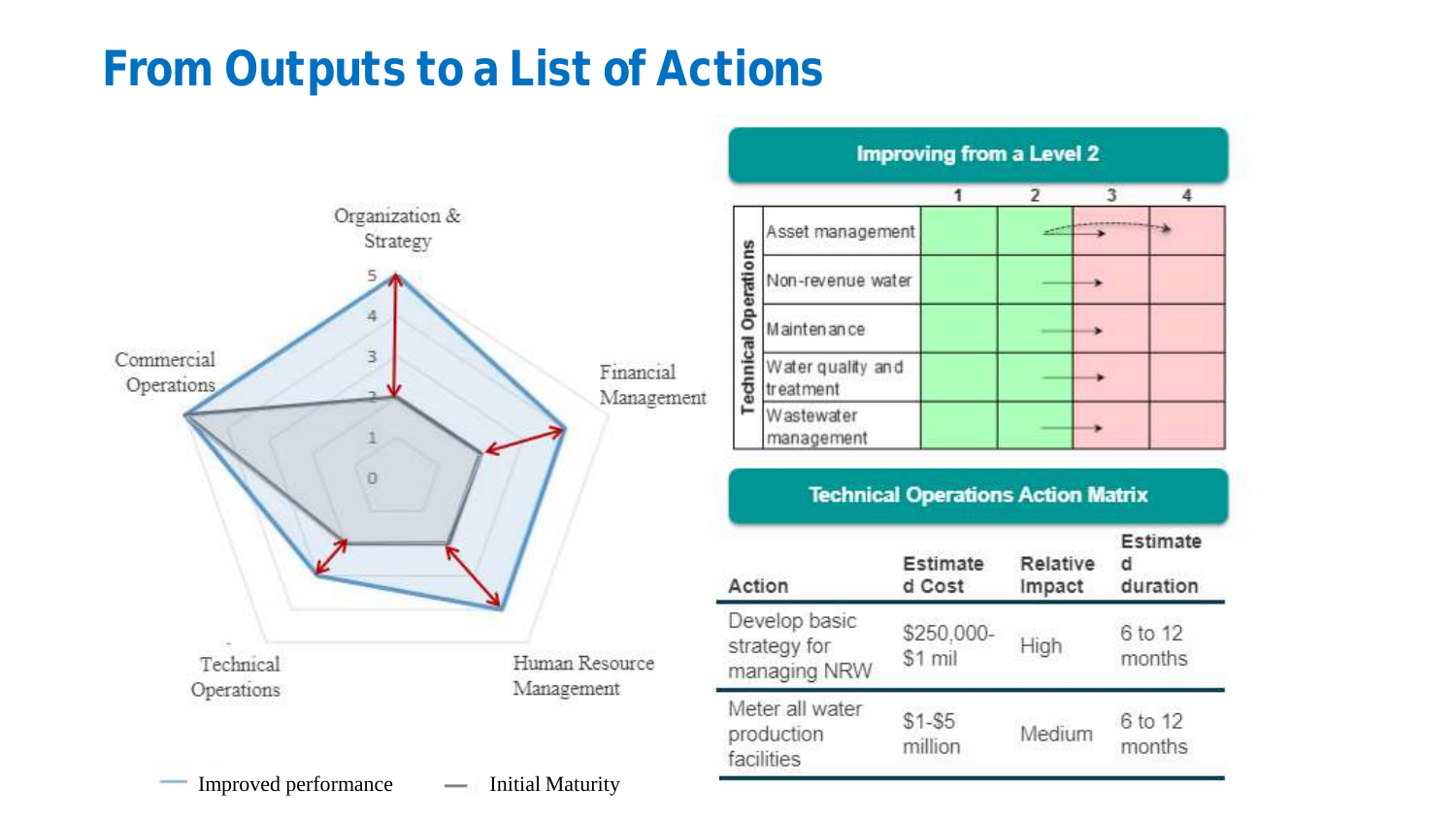#### **Innovation in the water sector**

## What is "smart" water?

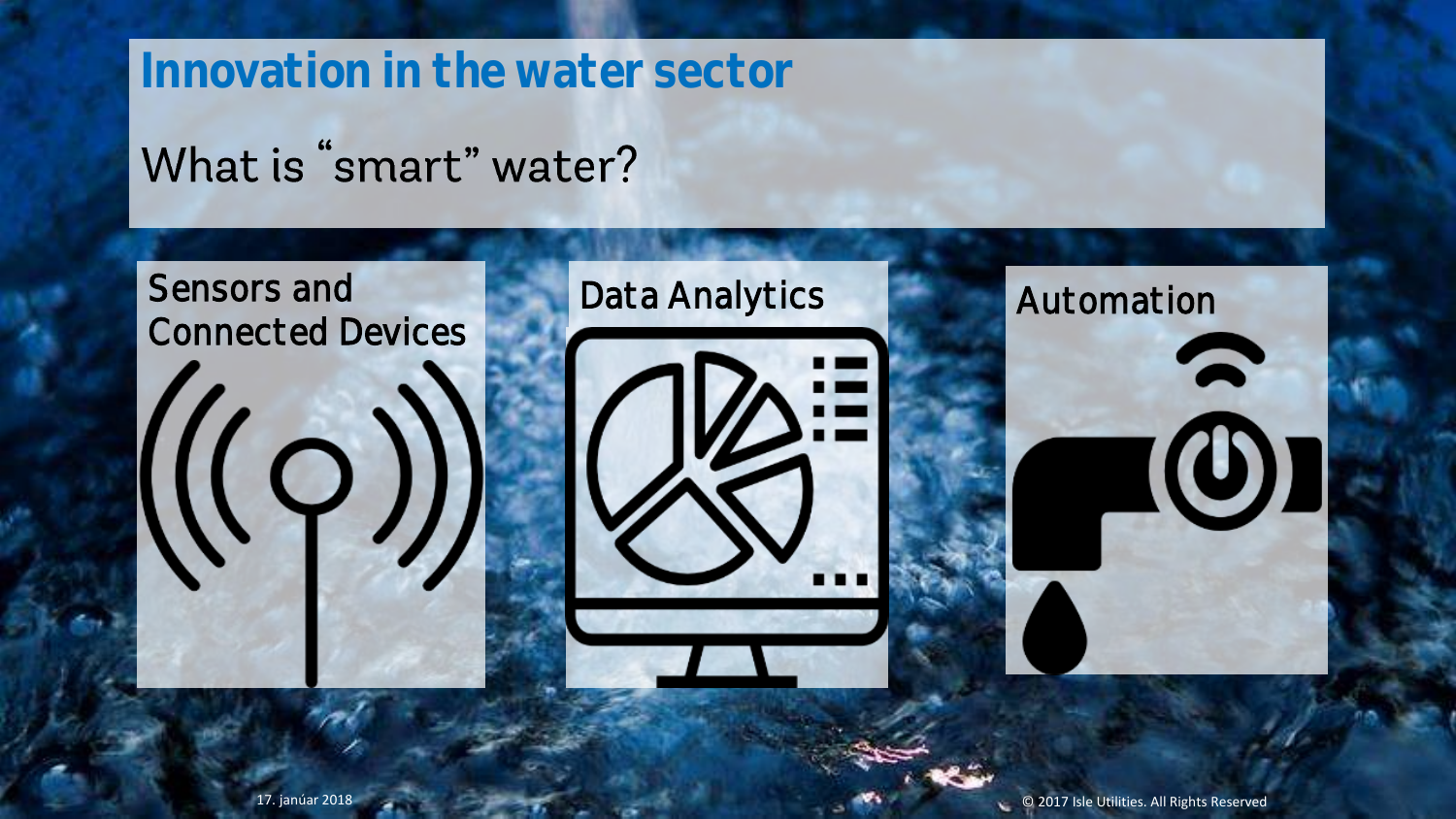## Innovation in the water sector - Sensors in Water Supply



#### Smart meters at customer's properties can serve multiple functions:

- 1) Provide information to generate monthly bills;
- 2) Identify abnormal usage to notify customers about their high consumption or a potential leak on their side of the meter;
- 3) Determine total demand to quantify nonrevenue water; and

4)Where water supply zones are metered, identify which zones have the highest leakage rates which may need to be Source: The Source/IWA<br>addressed.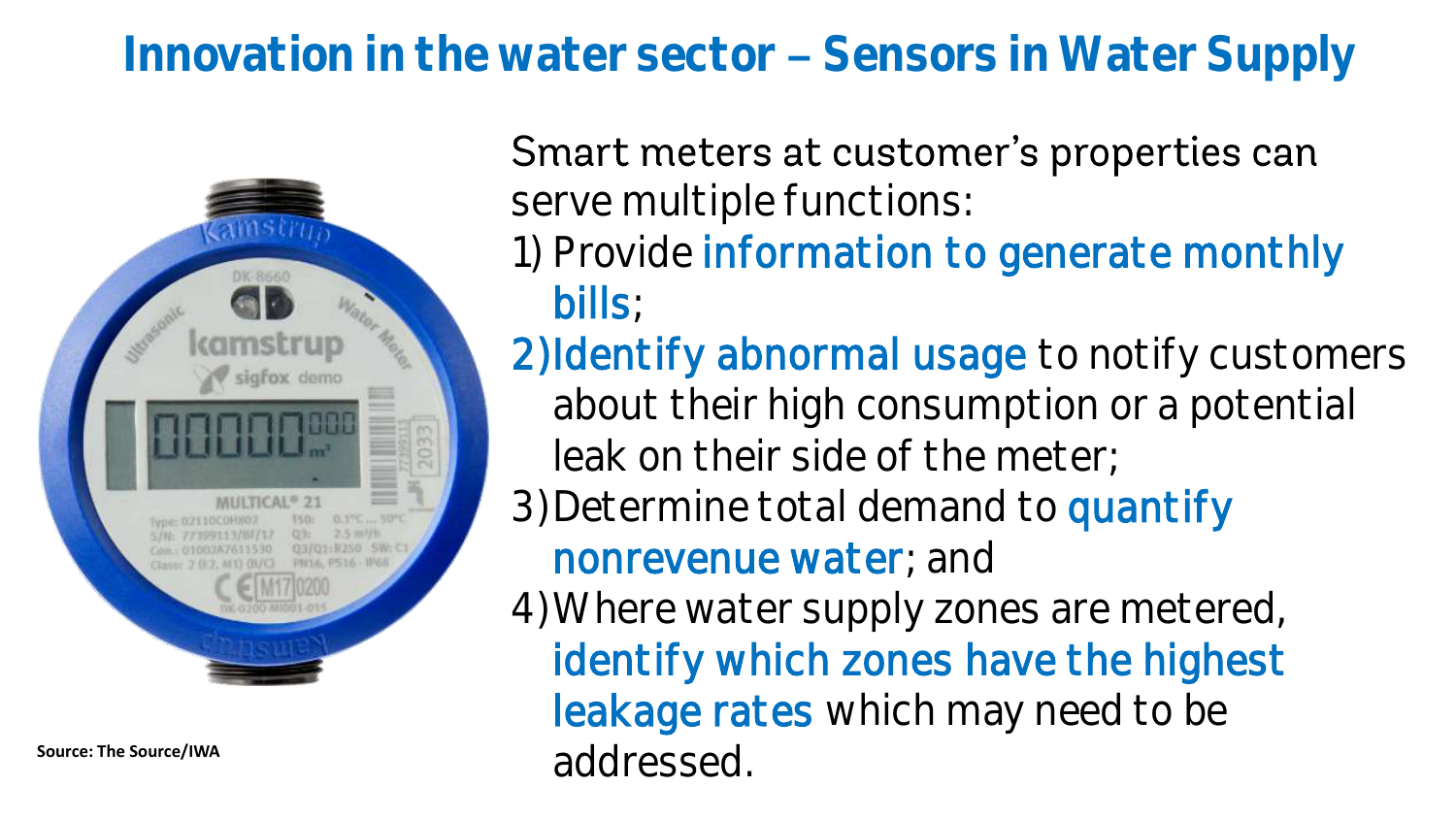### Innovation in the water sector - Sensors in Wastewater **treatment**

Advances in information, communications and sensor technology now make online monitoring of pollutants such as bacteria faster to: 1) Decide whether to continue abstracting from a particular water source 2) Adjust processes setpoints in Wastewater Treatment Plants 3) Investigate water quality issues and take remedial action (such as increase chlorine dosing)

Low cost sensors for other determinants such as chlorine concentration and turbidity are also increasingly being used to continuously monitor water quality in potable water distribution systems